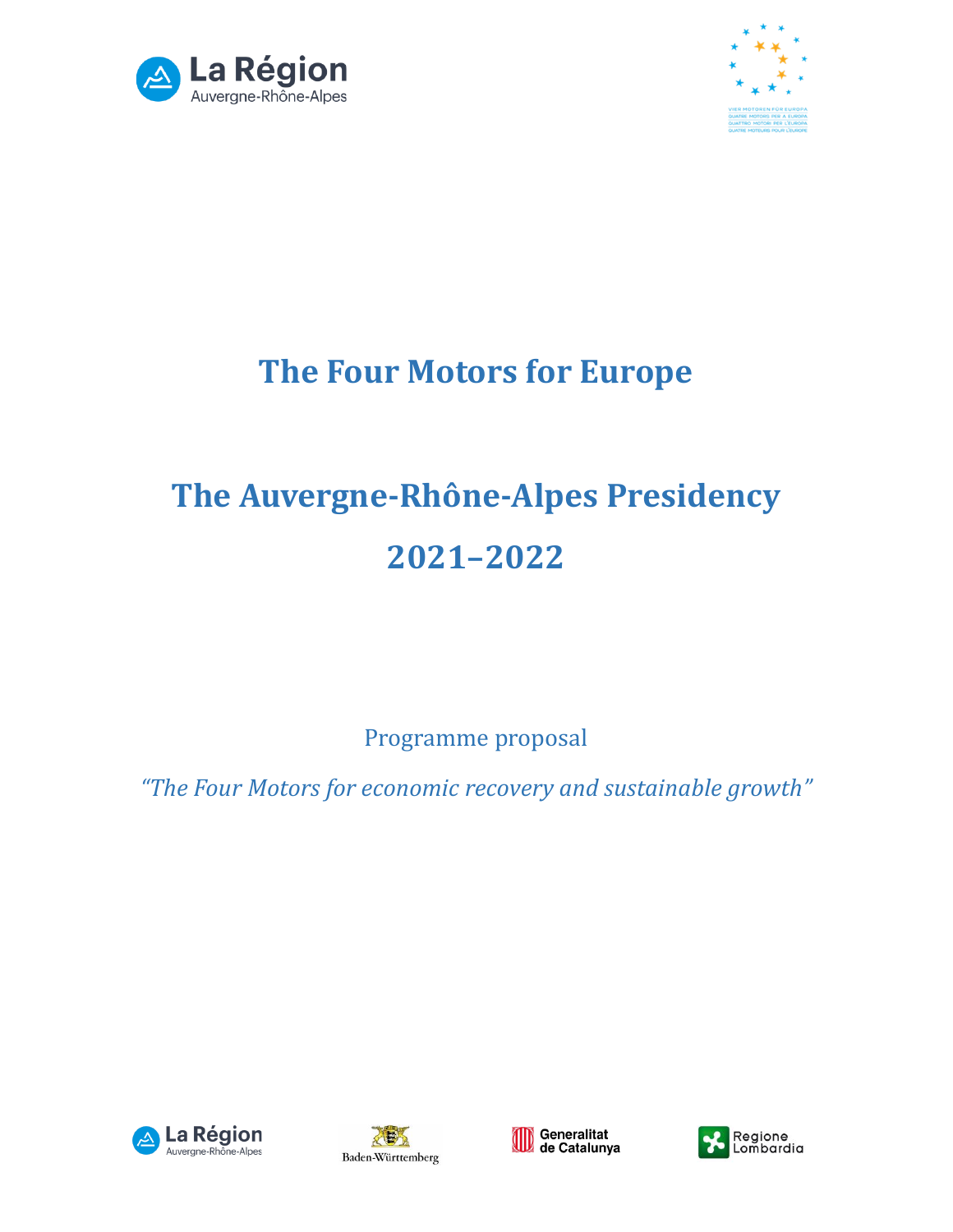



#### **Introduction**

The "Four Motors for Europe" cooperation between Baden-Württemberg, Catalonia, Lombardy, and the Auvergne-Rhône-Alpes Region officially began in 1988, ahead of the introduction of the European Single Market.

It helps promote the innovative and ambitious image of our four Regions within Europe and highlight our leadership in areas of excellence related to economics and research.

It also strengthens our international partnerships and exchanges and generate economic benefits through three main levers: defend the Regions' economic interests by lobbying European institutions; facilitate collaborative projects between stakeholders from the four Regions and support joint participation in European calls for projects; encourage the mobility of apprentices and researchers as well as exchanges between universities.

The "Four Motors" also cooperate via joint initiatives in networks such as the European Union Strategy for the Alpine Region (EUSALP), especially in the following sectors: economic development, research and innovation, training and higher education, climate and environment, mobility, health, agriculture, and culture.

The "Four Motors" have always stood together to defend the key role our Regions play in European integration and in overcoming the challenges they face. While this shared vision is part of the foundation of the "Four Motors," **the Covid-19 pandemic has confirmed once again the importance of this cooperation.** For more than a year, the Regions have been on the front lines, managing the impacts of the pandemic on the daily lives of their inhabitants, alongside national efforts. Regional governments are essential to this recovery and have found it extremely useful to share their experiences in recent months.

#### **The 2020–2021 Catalan presidency**

Catalonia built its presidency around the 2030 Agenda (the 17 Sustainable Development Goals) and the European Green Deal so that regional policies developed to recover from the crisis would follow these frameworks to "strengthen the transformative resilience of our societies".

To do so, the Catalan presidency targeted three major and interdependent areas: the economic recovery, reduction of inequalities worsened by the crisis, and pursuit of the Green Deal objectives to make Europe carbon neutral by 2050.







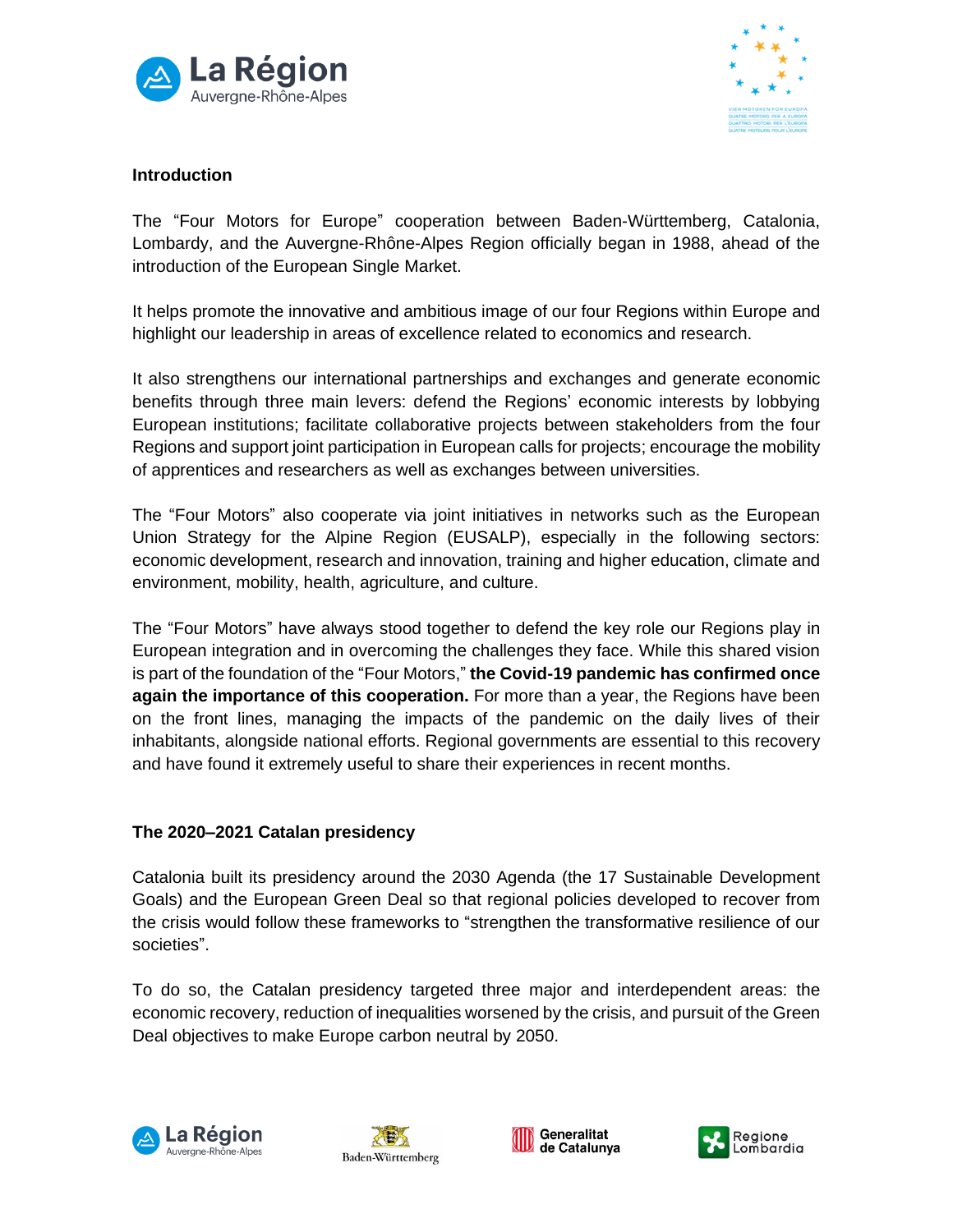



#### **The priorities of the 2021–2022 Auvergne-Rhône-Alpes presidency**

The Auvergne-Rhône-Alpes Region will take over the presidency of the "Four Motors" during a handover ceremony on 3 December 2021, in Barcelona. We will pursue the priorities of the Catalan presidency and previous presidencies while promoting new approaches that we will adapt to the latest responses to the crisis.

The Auvergne-Rhône-Alpes presidency of the "Four Motors" will also coincide with the **French presidency of the European Union** in the first half of 2022. This period will surely continue to be affected by the pandemic and take place in a context of economic recovery, with the implementation of national recovery plans. As a result, this period encourages us to reinvent our cooperation policies and activities, and initiate (or amplify) a transition to new models that are in line with regional needs and European strategies.

As such, we are building the Auvergne-Rhône-Alpes presidency around this opportunity for renewal, with a spirit of innovation that reflects the shared identity of the "Four Motors" and one main priority: **economic recovery and sustainable growth.** 

This overarching theme, **"The Four Motors for economic recovery and sustainable growth",** will be broken down into six main areas, aligned with regional priorities. For each of these areas, the "Four Motors" Working Groups will be involved, and the presidency will support collaborative projects between stakeholders across the four Regions by **facilitating joint participation in European calls for projects**, so that they can benefit from the funding of sectoral/thematic programmes and cross-border cooperation (INTERREG).

We will conduct **lobbying and promotion activities at European institutions** in Brussels throughout the year of the presidency to increase the visibility of the "Four Motors", particularly during our joint event every October as part of the European Week of Regions and Cities (EWRC).

We will launch a discussion on the conditions of our **joint mission** to foster a more crosscutting approach and increase economic added value.

As part of this cross-cutting approach, we will hold **a multi-thematic event for the closing of our presidency** in early 2023, which will feature a ceremony to hand over the presidency to Baden-Württemberg.

We may also suggest other initiatives on other topics throughout the year. Additionally, stakeholders from Auvergne-Rhône-Alpes will also carry out other projects.







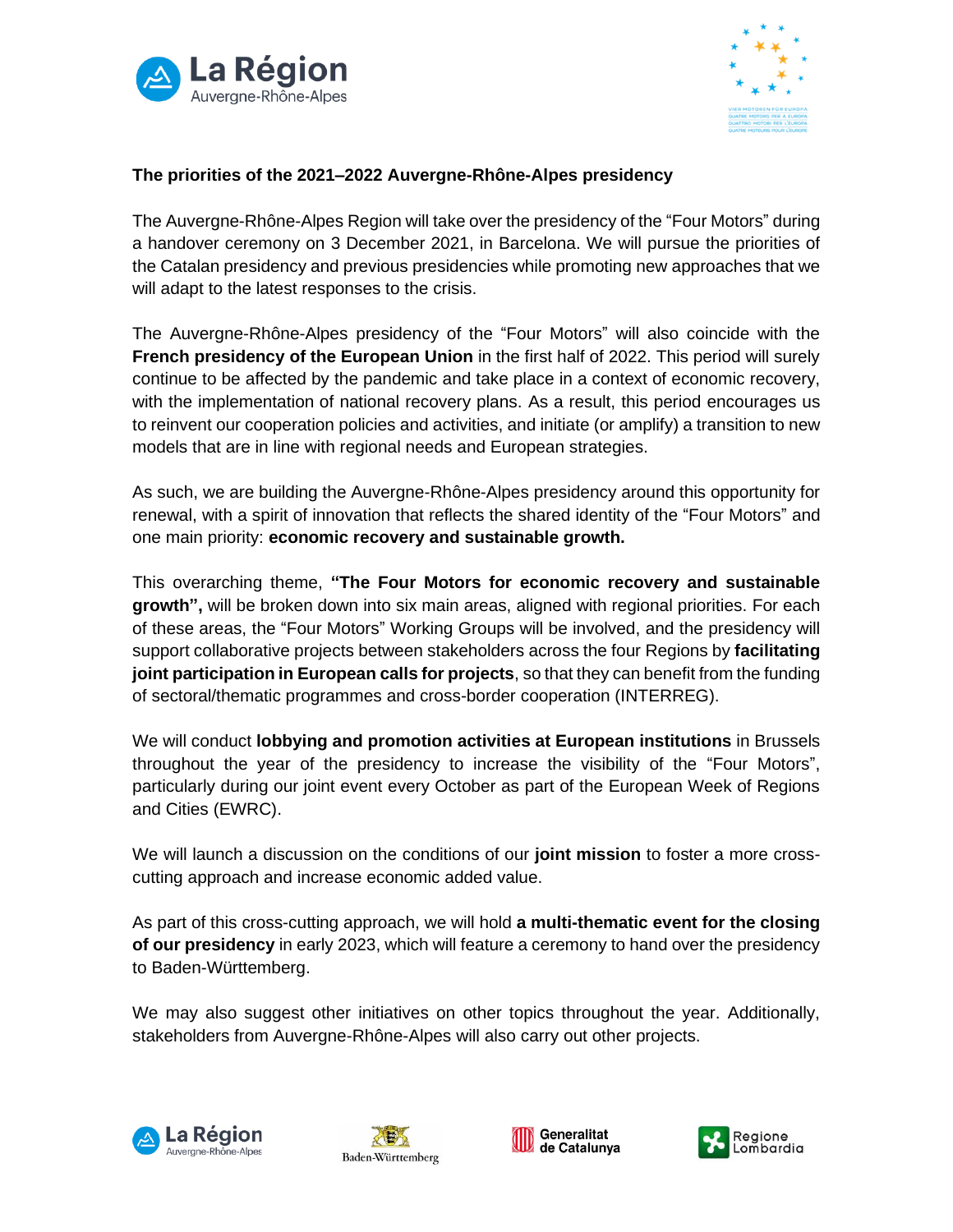



# **1- Economy, innovation, energy and digital transition: "promoting relocation in the regions to increase Europe's industrial and technological sovereignty"**

The pandemic highlighted the weaknesses and dependency of European economies. It prompted the European Commission to update the EU's Industrial strategy, which included an analysis of the "strategic dependencies and capacities" among 5,200 imported products. The report identified 137 products for which the EU is highly dependent on imports, particularly from China, in fields such as energy-intensive industries, health ecosystem, and products relating to the energy and digital transformation.

As the biggest industrial regions in their respective countries, the "Four Motors" have considerable industrial assets, both individually and collectively. They can be at **the forefront of explorations on how to regain industrial and technological sovereignty at regional level, which will help rebuild European sovereignty over time**. Beyond a positive impact on employment, this would also have environmental benefits: relocating certain economic sectors in Europe could contribute to European objectives to reduce greenhouse gas emissions.

The relocation approach is particularly relevant to the digital sector (artificial intelligence, industry of the future, etc.); hydrogen mobility – especially the production of heavy vehicles, for which cooperation already exists with Baden-Württemberg and Lombardy as part of the European Union Strategy for the Alpine Region (EUSALP – 48 member Regions in 7 countries); energy transition (renewable energies, particularly photovoltaics); and health (medicines, equipment).

The Regions are strongly committed to supporting the competitiveness of their companies by fostering business flows between them, strengthening their innovative capacity for innovation, and encouraging them to make greater use of European funds. Multilateral cooperation has become even more important in the current recovery process since regional economic players in many sectors have a vested interest in cooperating and exploiting their synergies.

We will carry out several strategic actions to put these priorities into action, starting with a **conference on relocation and reindustrialisation on 10 March 2022 in Lyon** (and via videoconference). This conference, the first big event of the Auvergne-Rhône-Alpes presidency, will primarily target companies and economic players, but will also be open to stakeholders from institutions, the professional training field, higher education... It will help promote the "Four Motors for Europe Business Passport" and provide an opportunity to set up meetings between companies.







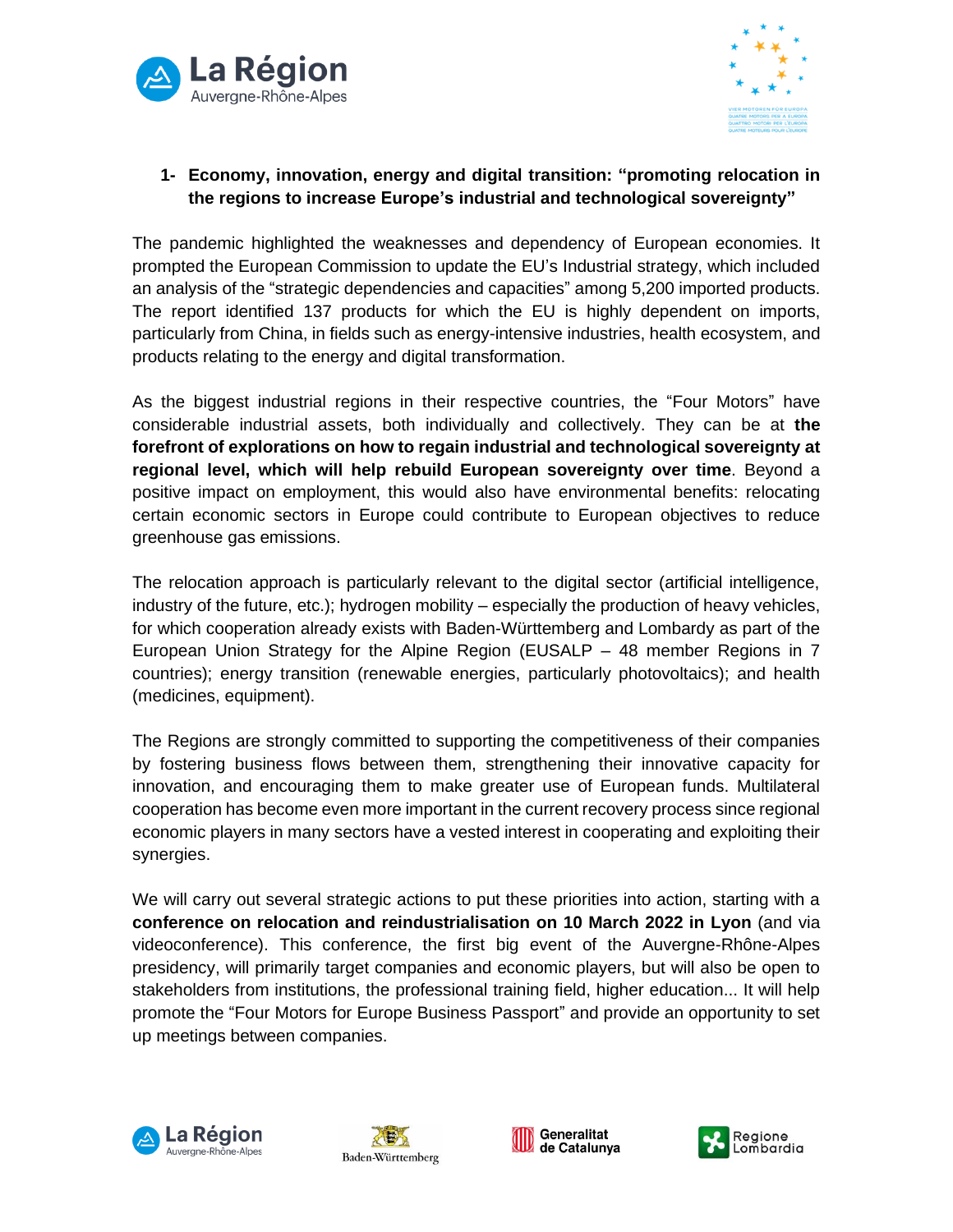



With the support of the "Economy" Working Group, its subgroups, and Economic Development Agencies, we will also propose other initiatives related to relocation and reindustrialisation, such as a joint declaration to present to European institutions during a joint political mission to Brussels or the launch of a competition to promote innovative initiatives.

Several other actions could take place in Brussels during the year, such as business meetings between "Four Motors" companies and a gathering for the Digital Innovation Hubs (EDIH) winners of the European Commission's call for projects.

In the field of research and technology, we will propose an event on technology transfers with a focus on Artificial Intelligence to bring together professionals from the fields of business, research, and academia. We will also offer opportunities for discussions on the topic of "Science and Society".

Lastly, we may organise a specific meeting for the "Four Motors" during SIDO (International Connected Objects Showroom) in September 2022.

#### **2- Sustainable tourism and health tourism: "supporting the tourism transition"**

The tourism sector faces serious challenges: the COVID pandemic, the impact on natural heritage and resources, and a shift in tourist activities due to climate change, particularly in mountain regions. Involvement from regional governments will be critical to support the tourism sector in this transformation.

In conjunction with a EUSALP study on the transition of mountain areas (with the participation of Baden-Württemberg and Lombardy), the Auvergne-Rhône-Alpes presidency will provide opportunities to share good practices on tourism transition, taking a cross-cutting approach: economy and jobs, environment (protecting and promoting biodiversity); resource management (water, energy, waste, etc.); training; health/wellness (especially thermalism). These discussions will be structured around an innovative initiative, the launch of a network of tourism professionals to create a **consortium that can respond to an INTERREG Alpine Space call for projects.**

We will also introduce a joint initiative during the **"Mountain Planet" mountain development exhibition in Grenoble in April 2022**.







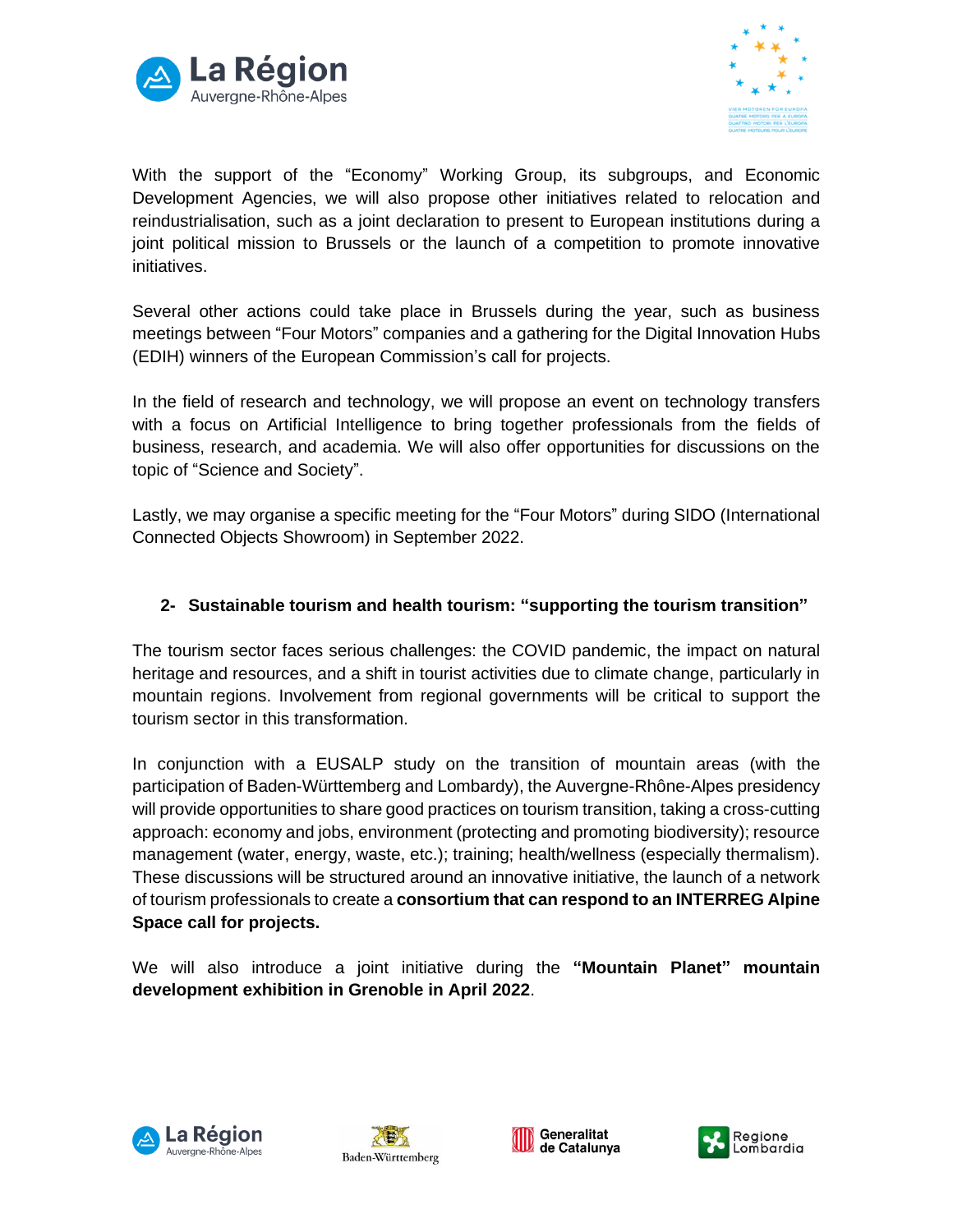



**3- Professional training, apprenticeships, higher education, and student mobility: "renewing training practices to encourage participation among target groups and increase their employment; adapting methods to companies' needs".**

**In autumn 2022, the Auvergne-Rhône-Alpes presidency will organise an event on higher education and student mobility** to discuss the renewal of teaching methods and consortia of European universities involving stakeholders from the "Four Motors". This conference will extend the enriching discussions that occurred during the side event held as part of the European Week of Regions and Cities (EWRC) in October 2021, at the initiative of the Catalan Presidency and the "Research and Higher Education" Working Group. This programme will also be consistent with the European strategy for universities and proposals for deeper and more sustainable transnational cooperation in higher education, which the European Commission is preparing for 2022.

As for professional training and apprenticeships, following the discussions that take place every year during the *Mondial des Métiers*, particularly with Baden-Württemberg, we will set up two innovative initiatives: **a joint "Four Motors" booth at the 2022** *Mondial des Métiers* **and the launch of a joint work on the modernisation of training practices and their attractiveness.** We will then present our results at the 2023 *Mondial des Métiers*.

Lastly, as a continuation of discussions that began in the "Labour Mobility and Professional Training" Working Group, we could develop a European project on good practices for career guidance and training.

# **4- Agriculture and food sovereignty: "promoting the quality of regional products"**

Following discussions launched by the Catalan presidency in 2021 on the "Farm to Fork" strategy and regional brands, which should lead to the creation of an "Agriculture" Working Group, the Auvergne-Rhône-Alpes presidency will propose to work on a **joint response to a European call for projects on promoting quality products** to enhance local gastronomy and tourism in our regions, with the support of the Association of European Regions for Products of Origin (AREPO). This would allow us to apply the Regions' food strategy, providing financial opportunities for our territories and promoting short food supply chains.